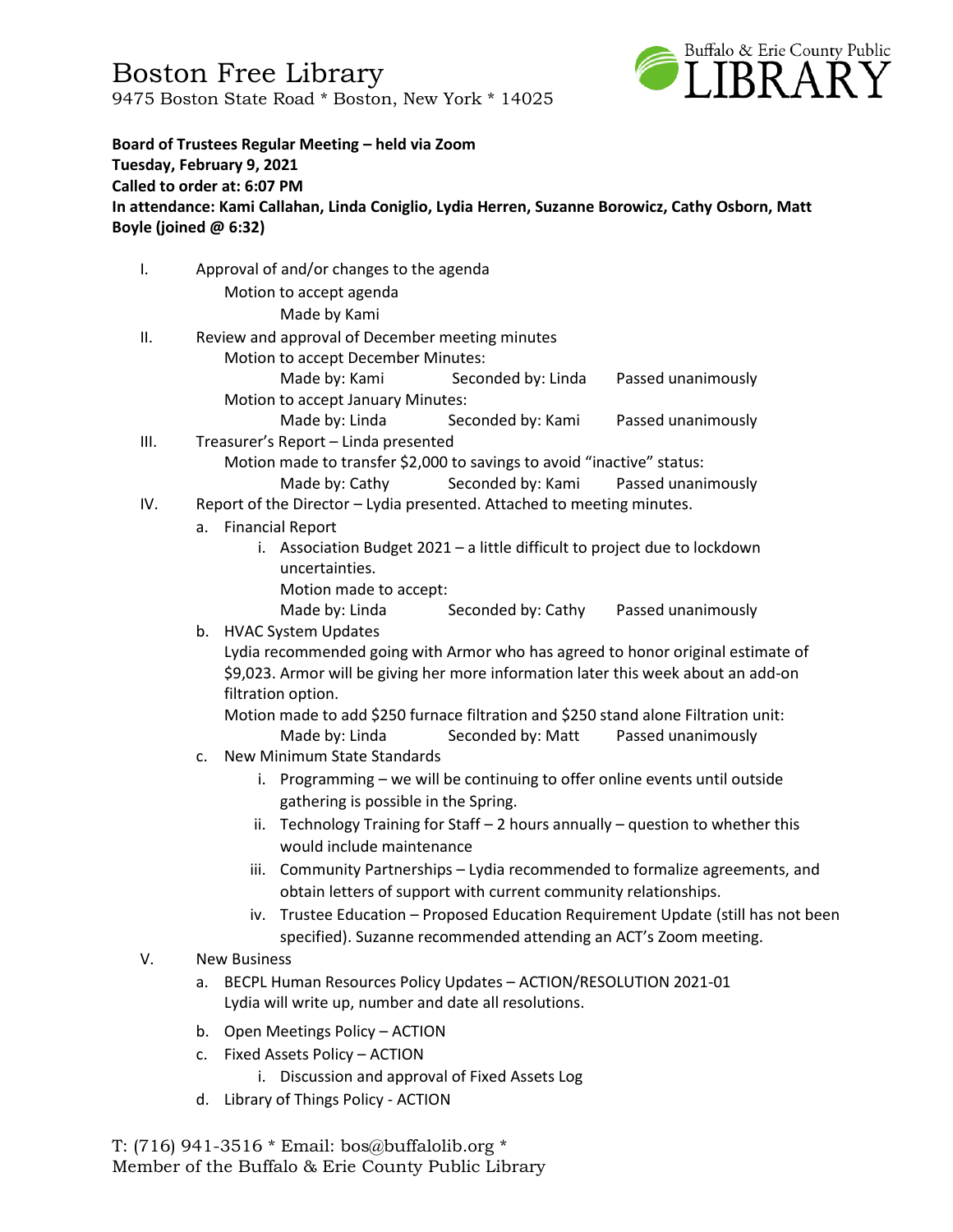### 9475 Boston State Road \* Boston, New York \* 14025

- e. Conflict of Interest Policy ACTION
	- i. Updates to language sent by BECPL
	- ii. Signed by each member of the board annually
		- 1. Suzanne and Cathy will need to stop at library to sign.
- f. Whistleblower Policy ACTION
	- i. Updates to language sent by BECPL
- g. Ethics Policy ACTION
	- i. Updates to language sent by BECPL
- h. Public Health Emergency Operation Plan –ACTION

#### Motion to accept ALL Updates:

Made by Linda Seconded by: Matt Passed unanimously

- i. Adding New Lifetime Members to the Plaque Motion to have past company add new names to Lifetime Members to plaque: Made by: Matt Seconded by: Linda Passed unanimously
- VI. Adjournment
	- Motion to Adjourn:

Made by: Kami Seconded by: Linda Passed unanimously Meeting adjourned at 6:55 PM

#### **2021 Meeting Schedule:**

**April 13**

**June 8**

**September 14**

**December 14**

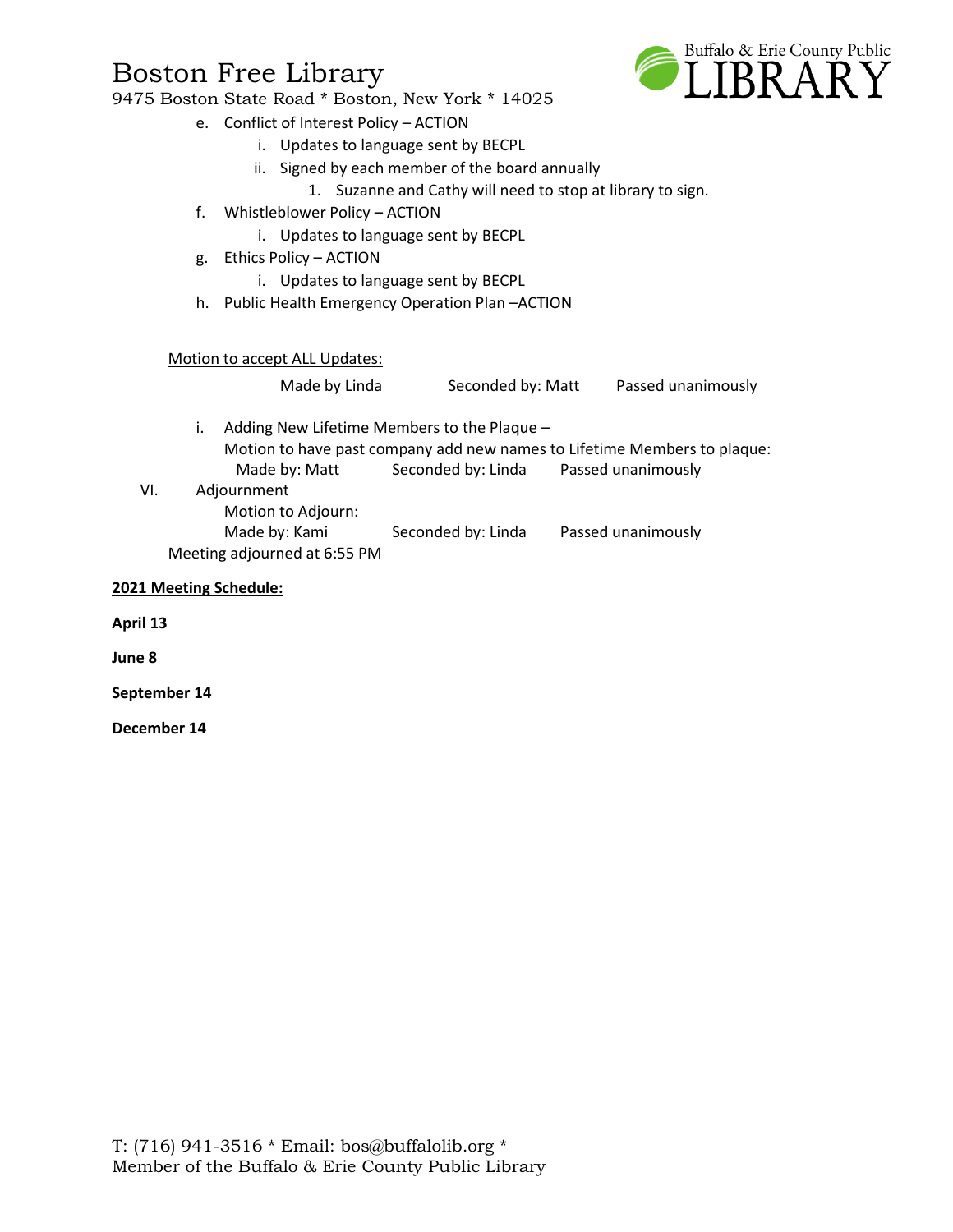

Librarian's Report – February 9, 2021

- 1. Contract Account Balance: \$3764.80
	- Checks written since the last board meeting

| 2353 | Modern Disposal -Garbage                                    | \$62.36   |
|------|-------------------------------------------------------------|-----------|
| 2354 | Chevalier – Salting 12/29                                   | \$110.00  |
| 2355 | Traveler's Insurance - Partial Payment                      | \$181.41  |
| 2356 | Modern Disposal -Garbage                                    | \$62.36   |
| 2357 | Erie County Water Authority                                 | \$50.86   |
| 2358 | Chevalier – Salting $1/2$ , $1/13$ , $1/16$ , $1/26$ $(2x)$ | \$550.00  |
| 2359 | Traveler's Insurance – Remaining Payment                    | \$1409.34 |

- 2. Payroll Report: The final Payroll Report for 2020 has us well under budget with a surplus of over \$14,000. This was due to the extended closure, reduced open hours, and the encouragement from BECPL to save money for 2021.
- 3. System Paid Expense Report:

System Paid expenses, including payroll, shows the library with a surplus of over \$15,000. Cost saving measures in 2020 will help in 2021 and future budget scenarios.

4. County Appropriation and Removal of Hold Fees

Fine Revenue in 2020 was down significantly due to the closure and waived fees and fines. The BECPL has provided the Boston Free Library with a county appropriation of \$4,996.00 to help cover costs in the contract account. This will help offset the reduction in fine revenue. The BECPL has also removed the hold fees charged to patrons for transferring materials from one branch to another for the foreseeable future.

5. Association Budget

Please review the attached proposed budget for 2021. Part of the NYS minimum state requirements is to have a written and approved budget for the library. Although we have always had this for the contract account, it is good practice to have it for the Association account as well. It is hard to anticipate fundraising income and programming costs this year because of the uncertainty of what we will be able to do, but I have estimated based on current plans.

6. Lease Depository Agreement

The Town of Boston has renewed the Lease Depository Agreement for 2021. We will be receiving a \$1,000 check from the Town of Boston in the next few days. The agreement must be signed at Town Hall by the President of the Association.

7. Statistics, State Report and Annual Report to the Community

The State Report is currently in progress for 2020. Non-financials are completed and the financial section will be completed in March. As we get closer to May/June, this information will be revised as the 2020 Report to the Community. Are there specifics that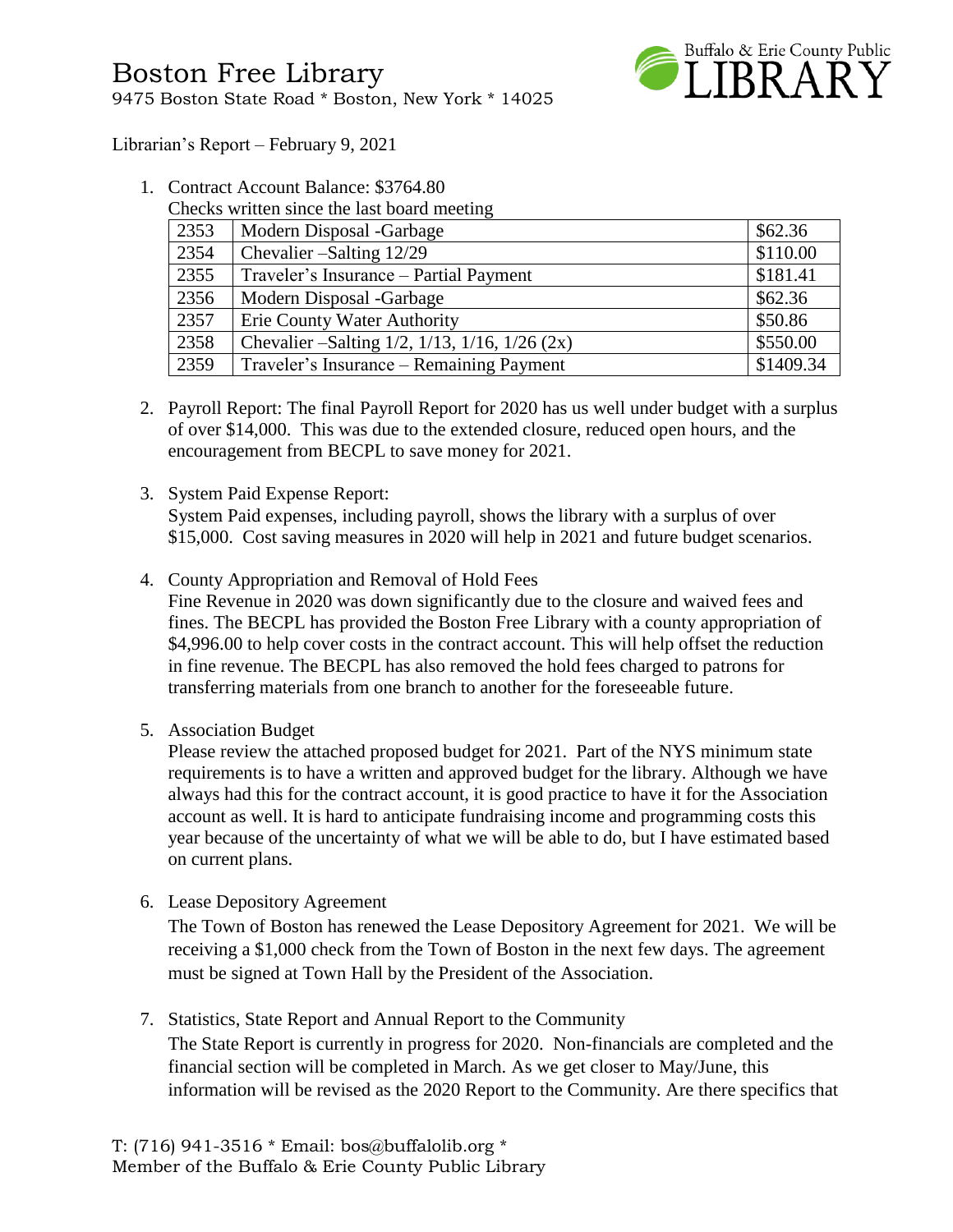

9475 Boston State Road \* Boston, New York \* 14025

should be listed on the Association Report beyond the membership form? Are dues going to remain the same for 2021?

8. Trustee Contact Information

Please review the Contact Information and make sure that all details are correct. Updates must be made to Central's contact information and in the State Report.

- 9. Correspondences/Meetings:
	- a. Meetings with Legislators: We have a zoom meeting with Senator Gallivan and Assemblyman DiPietro scheduled for February 11 at 11:00 AM. Please let me know if you are interested in attending. Registration for this meeting is required.
- 10. Fall/Winter Online Programming
	- a. Our virtual Story Times and Craft Videos continue. At this point, I have tentative plans to resume in person programming on a very small scale once the weather is warm enough to host story time and craft programs outside. Although some libraries are opening up their meeting rooms, our small basement community room is not conducive to proper social distancing for group meetings at this time.
- 11. HVAC Updates
	- a. After many months of trying to obtain HVAC replacement estimates, I would like to proceed with Armor Heating's original estimate of \$9,235 to replace the furnace and A/C. Fifty percent of this cost is covered by the NYS Construction Grant. We have already received \$4,156.00.
	- b. If we wish to install the recommended Honeywell F100 Filter for increased air filtration it would be an additional \$250.00. This amount would not be grantfunded.
	- c. The Reme-Halo UV Ionizer would cost an additional \$800.00. There is some debate on whether this technology emits ozone. The HVAC technician said it does not, but several sites and reviews online say that it does emit negligible amounts.
	- d. Other options for increased air quality included a Heat Recovery Ventilator recommended by Cellino Plumbing that would cost \$4,231.00. This would increase the amount of fresh air pulled into the building. Armor Heating did not think that there was enough room for proper spacing of such as system and had concerns over increasing the humidity in the building significantly in the summer. Cellino Plumbing also recommended two different air filtrations systems each costing over \$2,000.
	- e. Armor Heating is supposed to get me an estimate for another possible way to bring more outdoor air in at less cost, but I have not yet received that information.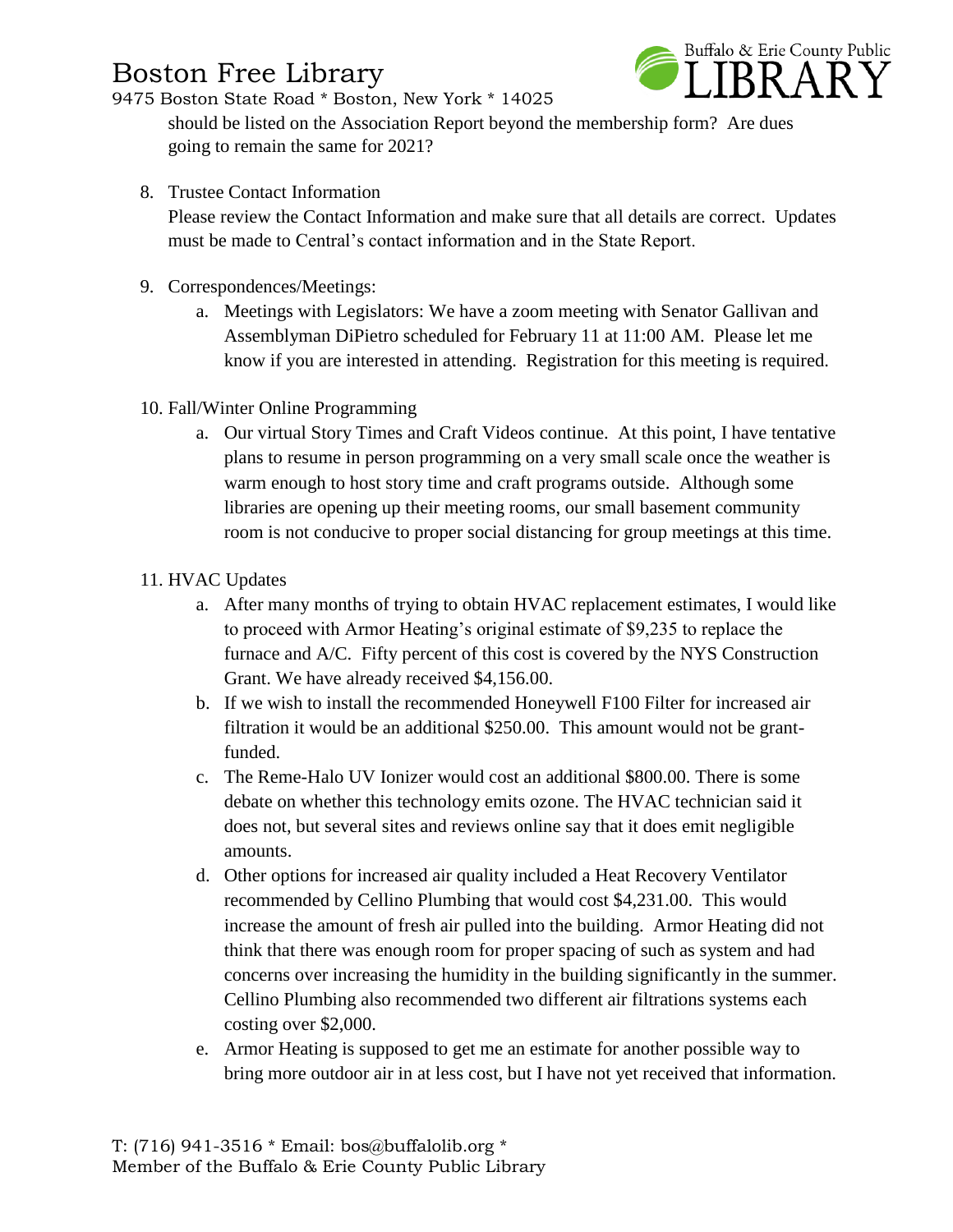9475 Boston State Road \* Boston, New York \* 14025



- f. Another option is to simply purchase another Honeywell HEPA filter for the basement community room to run during programs. This would cost approximately \$250.00.
- 12. New Minimum State Standards

Changes to the Minimum Standards went into effect on January 1, 2021. A chart detailing the changes is available at<http://www.nysl.nysed.gov/libdev/compchart.htm> Major changes include:

- a. Review of bylaws at least every 5 years
- b. Board-approved written long-range plan of service our long range plan is set to expire in June 2021.
- c. Written policies for the operation of the library must be reviewed and updated at least once every 5 years
- d. Programming: Provides programming to address community needs, as outlined in the library's long-range plan of service
- e. Technology Training for Staff: Provides library staff with annual technology training, appropriate to their position, to address community needs, as outlined in the library's long-range plan of service
	- i. BECPL will provide training, but guidance has not yet been received on what is determined to be appropriate training, especially for maintenance staff.
- f. Community Partnerships: Establishes and maintains partnerships with other educational, cultural or community organizations which enable the library to address the community's needs, as outlined in the library's long-range plan of service.
	- i. Steps should be taken to formalize and expand on our current partnerships.
- g. These standards are all to be based on our long-range plan of service and must be taken into account in planning our updated plan to be approved in June.
- h. Trustee Education Proposed Requirement
	- i. This is not listed as a New York State Minimum Standard but is currently a proposed requirement. On the Annual State Report, it is required to fill out a yes/no record for each trustee listed as to whether continuing education has been completed or not. There is currently no penalty for not completing education, but that may change in the future.
	- ii. Attending an ACT meeting, online webinars, and many other options exist for completing continuing education. If the requirements change, we can incorporate a webinar or some form of education into an existing meeting time.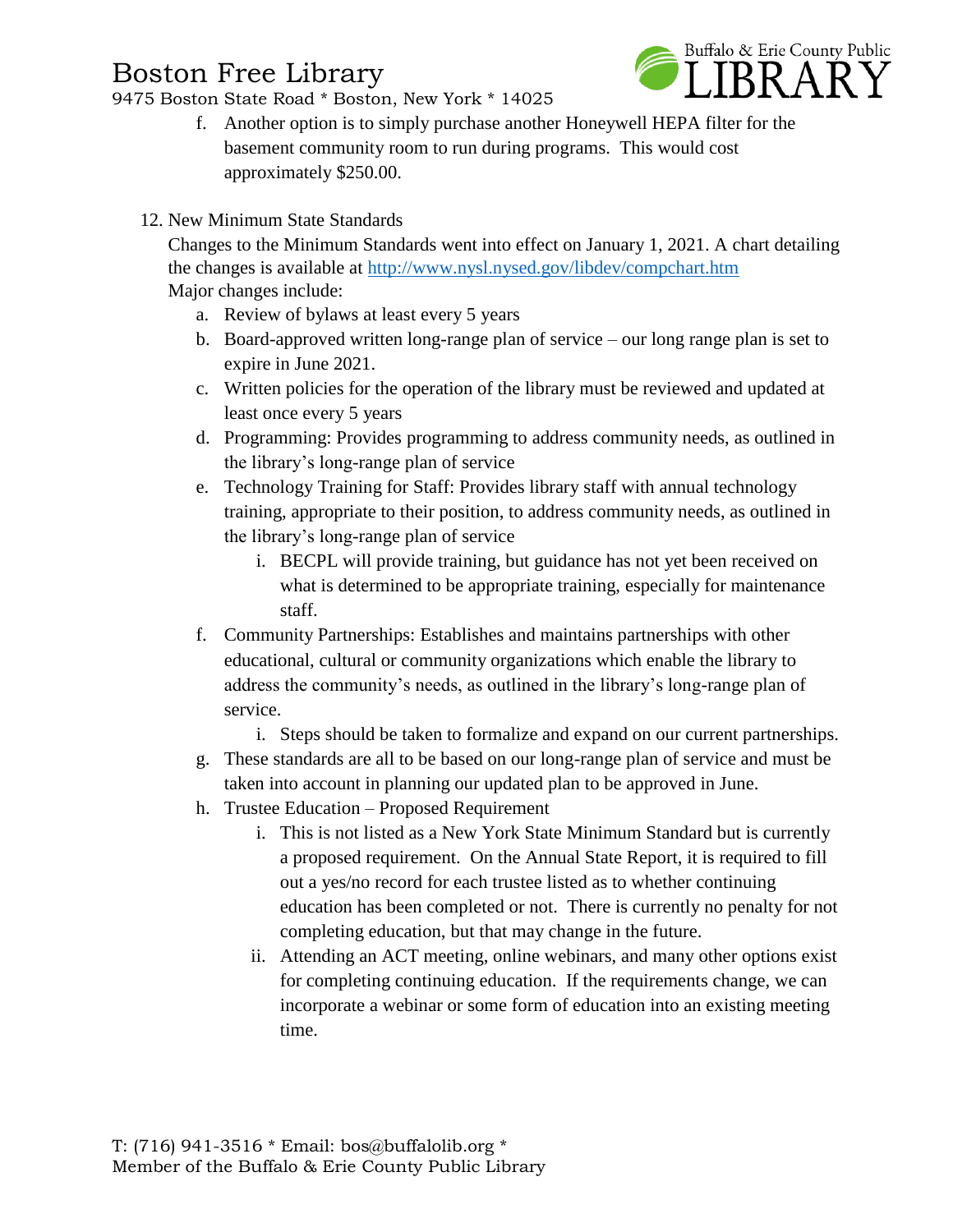9475 Boston State Road \* Boston, New York \* 14025

### 13. Policies



- a. Resolutions: should be dated and numbered going forward for all policies that are accepted or amended.
- b. BECPL Human Resources Policy Updates
	- i. Annually, the BECPL Human Resources department recommends the board reviews and accepts changes to the Employee Handbook and Personnel Policies and Procedures Manual. The updates from the prior 12 months have been sent for review. These updates include:
		- 1. State of Emergency/Quarantine Leave Policy effective 3/26/2020
		- 2. Protective Measures to Reduce Risk of Exposure to COVID-19 effective 5/26/2020, updated 10/21/2020
		- 3. Sexual Harassment Prevention Policy revised 8/12/2020
- c. Open Meetings Policy
	- i. We are required by New York State Law to host meetings in a manner that is open to the public. This policy is a simple statement of our adherence to that law.
- d. Fixed Assets Policy and Fixed Assets Log
	- i. It is recommended to have a Fixed Asset Policy and Log in place for dealing with larger assets. The Log will be a record of all items purchased or donated over the value of \$1,000. Amounts over \$5,000 will be capitalized. We currently have no capital assets. Library materials are inventoried separately and most of our technology equipment is owned by the BECPL. The Fixed Assets Log lists items purchased by the Association or through grant funding over the \$1,000 limit including the security system, lawn mower, shed, artwork, 3D printer and library of things collection.
- e. Library of Things Policy
	- i. This policy details how the Library of Things and Yard Game Collections are to be managed.
- f. Conflict of Interest
	- i. Must be reviewed and signed annually by all trustees.
- g. Whistleblower Policy
	- i. Minor language and formatting updates from BECPL have been incorporated into our policy.
- h. Ethics Policy
	- i. Minor language and formatting updates
- i. Public Health Emergency Plan
	- i. Required policy for all public employers in New York State. As an Association Library, we are not required to have this policy, but it was recommended by BECPL administration to adopt as a matter of good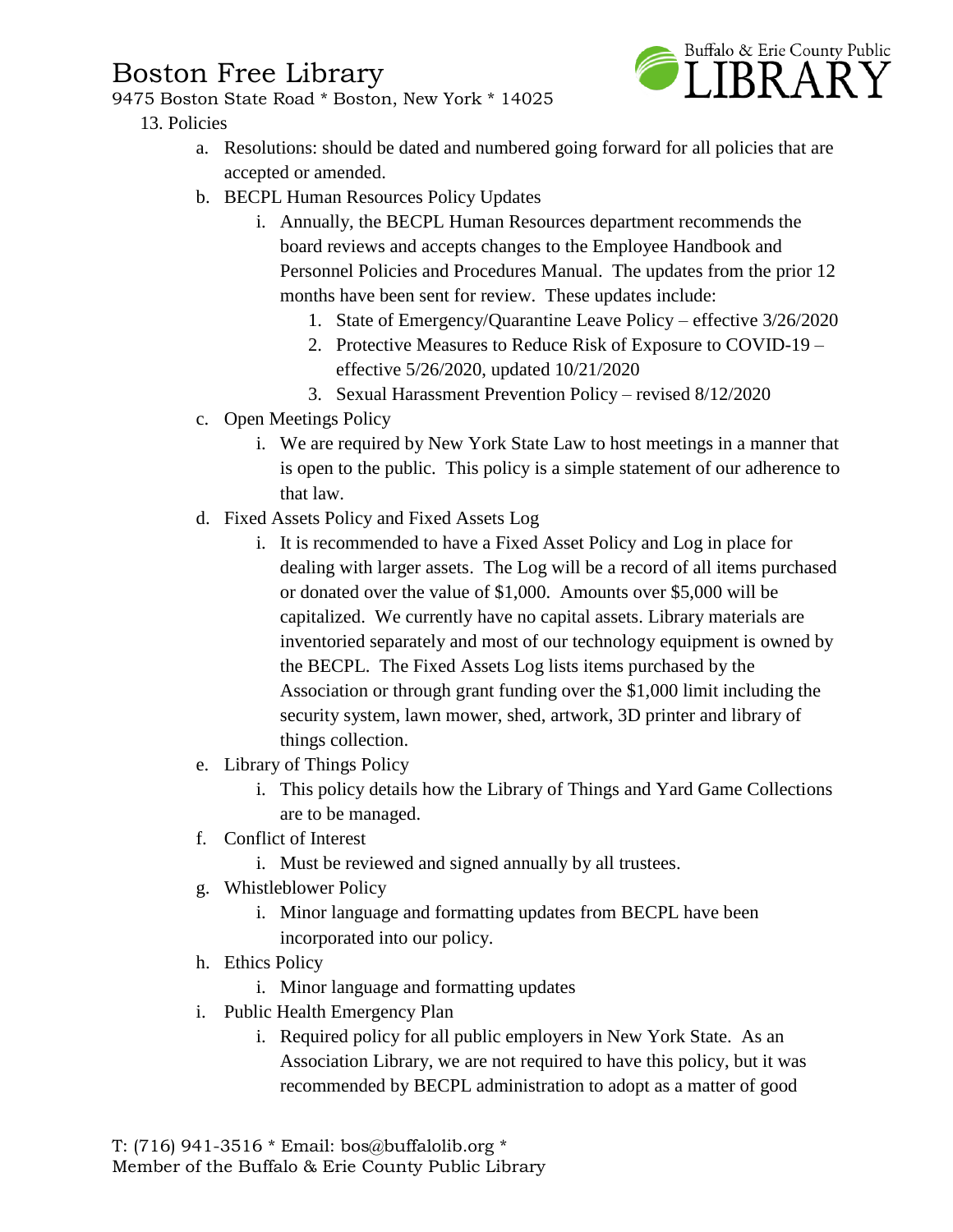9475 Boston State Road \* Boston, New York \* 14025



practice. Much of the plan would be revised in the event of another public health emergency since many of the sections are applicable only to the current pandemic.

14. New Lifetime Members

We have 8 new Lifetime Members of the Association to be recognized for their support by adding their names to the plaque. Can I get approval to get Wild Eye Laser engraving to add these names to the current plaque?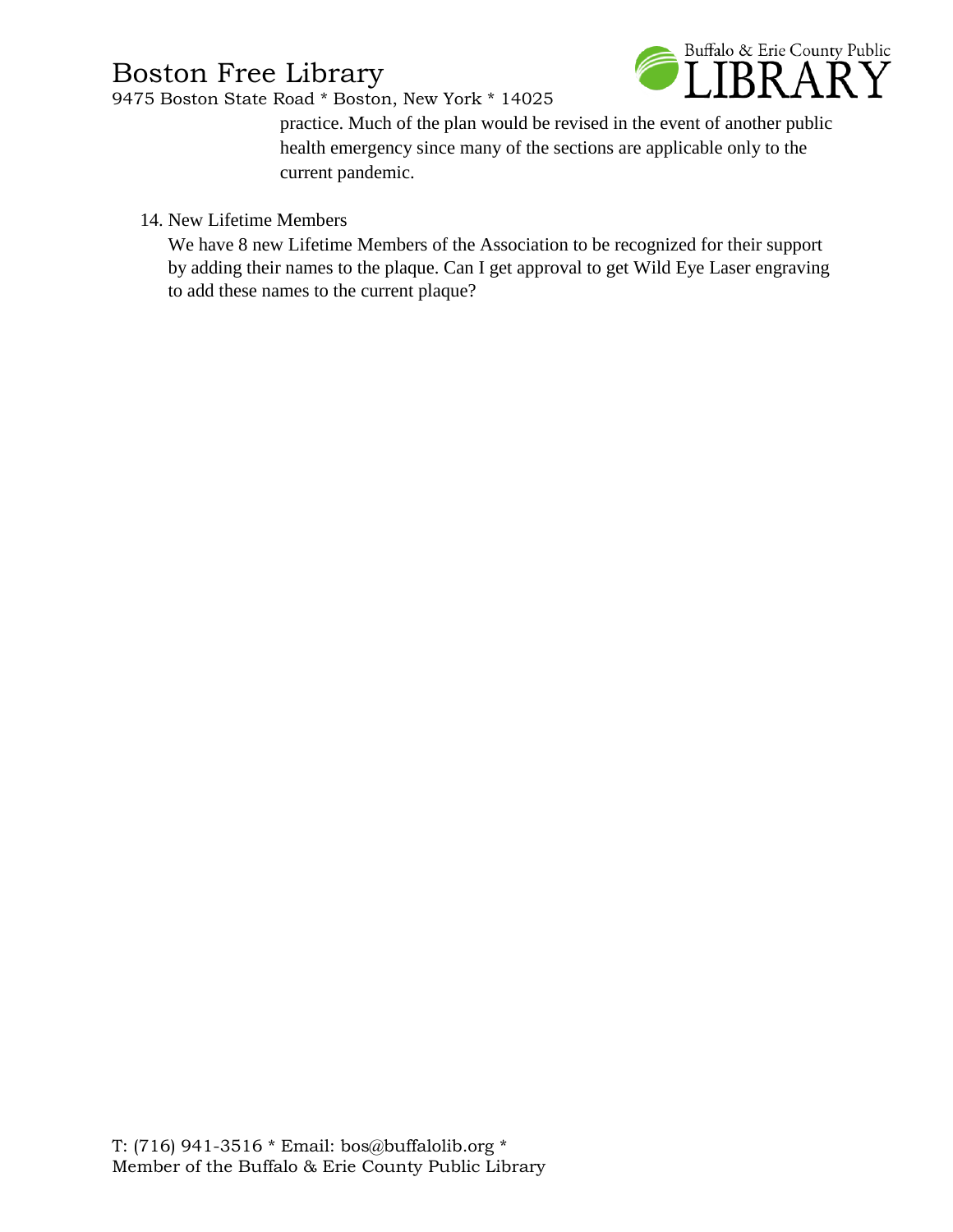

PERSONNEL POLICIES AND PROCEDURES BOSTON FREE LIBRARY MEETING DATE: February 9, 2020 AGENDA ITEM NUMBER: VIII A RESOLUTION: 2021-01 Amendments to B&ECPL Employee Handbook and Personnel Policies and Procedures Manual

#### BACKGROUND:

On December 18, 2014, the Board of Trustees of the Buffalo & Erie County Public Library (B&ECPL) approved and adopted the B&ECPL Personnel Policies and Procedures Manual (Manual), which contained approximately 100 policies drafted by the Human Resources Department, and the B&ECPL Employee Handbook (Handbook) to be effective January 1, 2015. Thereafter, this Board adopted the Manual at its meeting on January 12, 2015 for application to its employees.

Since January 1, 2015, a number of Personnel Policies and Procedures have been modified by the Human Resources Department at the direction of the Chief Operating Officer, several of which were necessary based on changes to the applicable laws or governing collective bargaining agreements. Other changes were minor and incidental. As stated in the Introduction of the Manual, changes made by Human Resources are distributed electronically to all library departments and contract libraries. It is the recommendation of this Board for an annual review of the changes made by Human Resources to the Manual and Handbook in the twelve (12) months prior and subsequent adoption by this Board.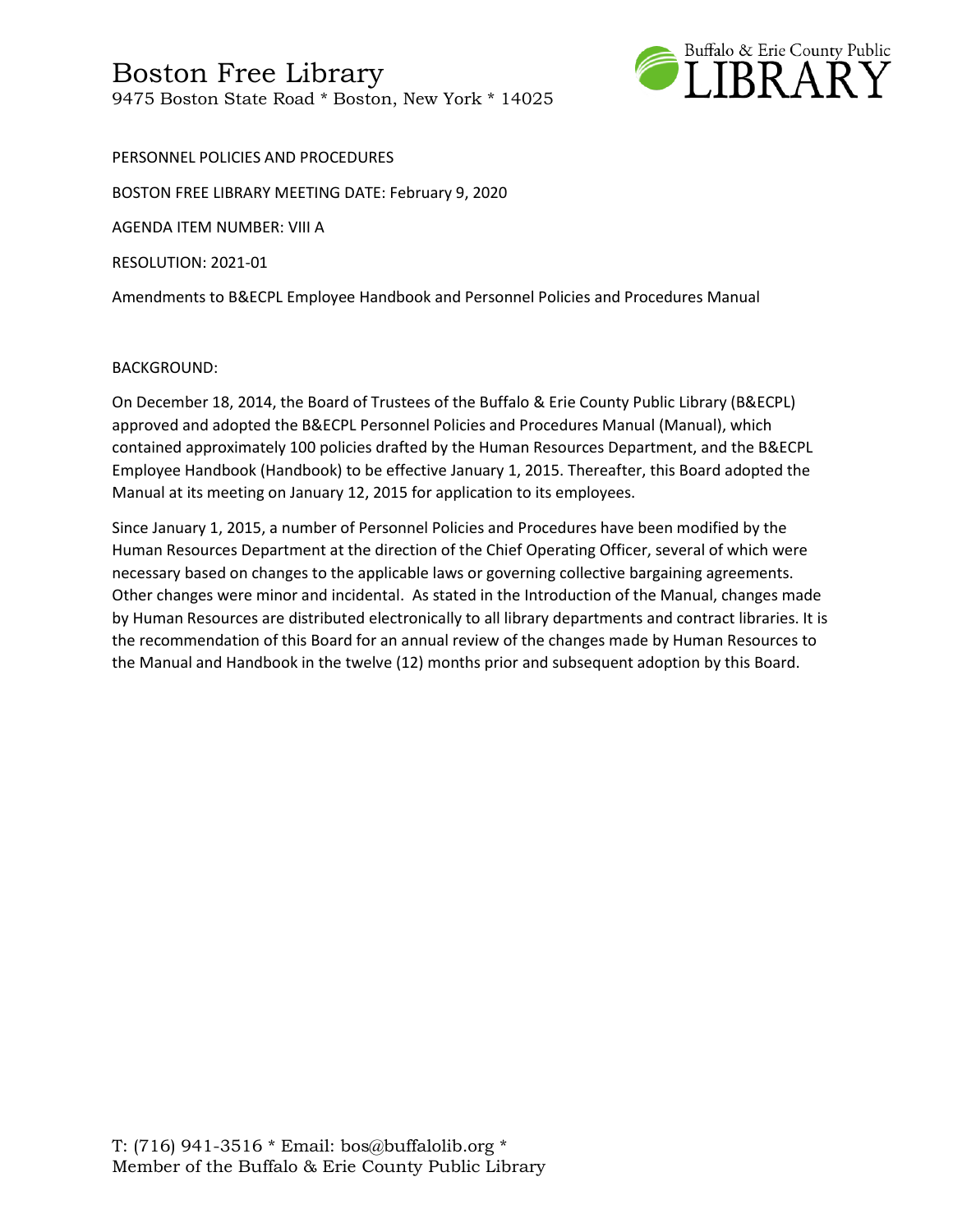

ACTION REQUIRED: Motion to approve Resolution 2021-01

Motion made by Linda Coniglio, seconded by Matthew Boyle and carried unanimously

#### RESOLUTION 2021-01

WHEREAS, the Board of Trustees of The Boston Free Library (BFL) has the power and duty to determine and carry out all policies and principles pertaining to operations of the library; and the exclusive power and duty to control library personnel, and

WHEREAS, on December 18, 2014, the Board of Trustees of the Buffalo & Erie County Public Library (B&ECPL) approved and adopted the B&ECPL Personnel Policies and Procedures Manual (Manual) and the B&ECPL Employee Handbook (Handbook) to be effective January 1, 2015, and

WHEREAS, thereafter, on January 12, 2015 this Library Board adopted same for application to its employees, and

WHEREAS, the Human Resources Department reviews the policies and procedures in the Manual throughout the year and makes changes as necessary, and

WHEREAS, changes to said policies and procedures are incidental or based on changes to applicable laws or collectively bargained agreements, and

WHEREAS, changes to said policies and procedures may require corresponding updates to the Handbook, and

WHEREAS, on February 9, 2021, this Board reviewed the changes made by the Human Resources Department to the policies since January 1, 2020 and recommends approval of same, and

WHEREAS, this Board recommends the review of the changes annually with subsequent reaffirmation of adoption of the Manual, and adoption of the amendments, now therefore be it

RESOLVED, that the Board of Trustees of the Boston Free Library reaffirms its adoption of the B&ECPL Personnel Policies and Procedures Manual and Employee Handbook, and adopts the amendments made since January 1, 2020, and be it further

RESOLVED, that the Human Resources Department will continue to update the B&ECPL Personnel Policies and Procedures Manual and the Employee Handbook, as necessary, and will distribute same to all departments and contract libraries as set forth in the Introduction to the Personnel Policies and Procedures Manual, and be it further

RESOLVED, that the Board of Trustees of the Boston Free Library endorses the annual review of the revisions made by the Human Resources Department to the B&ECPL Personnel Policies and Procedures Manual and the Employee Handbook in the twelve (12) months prior to review for adoption by the Board.